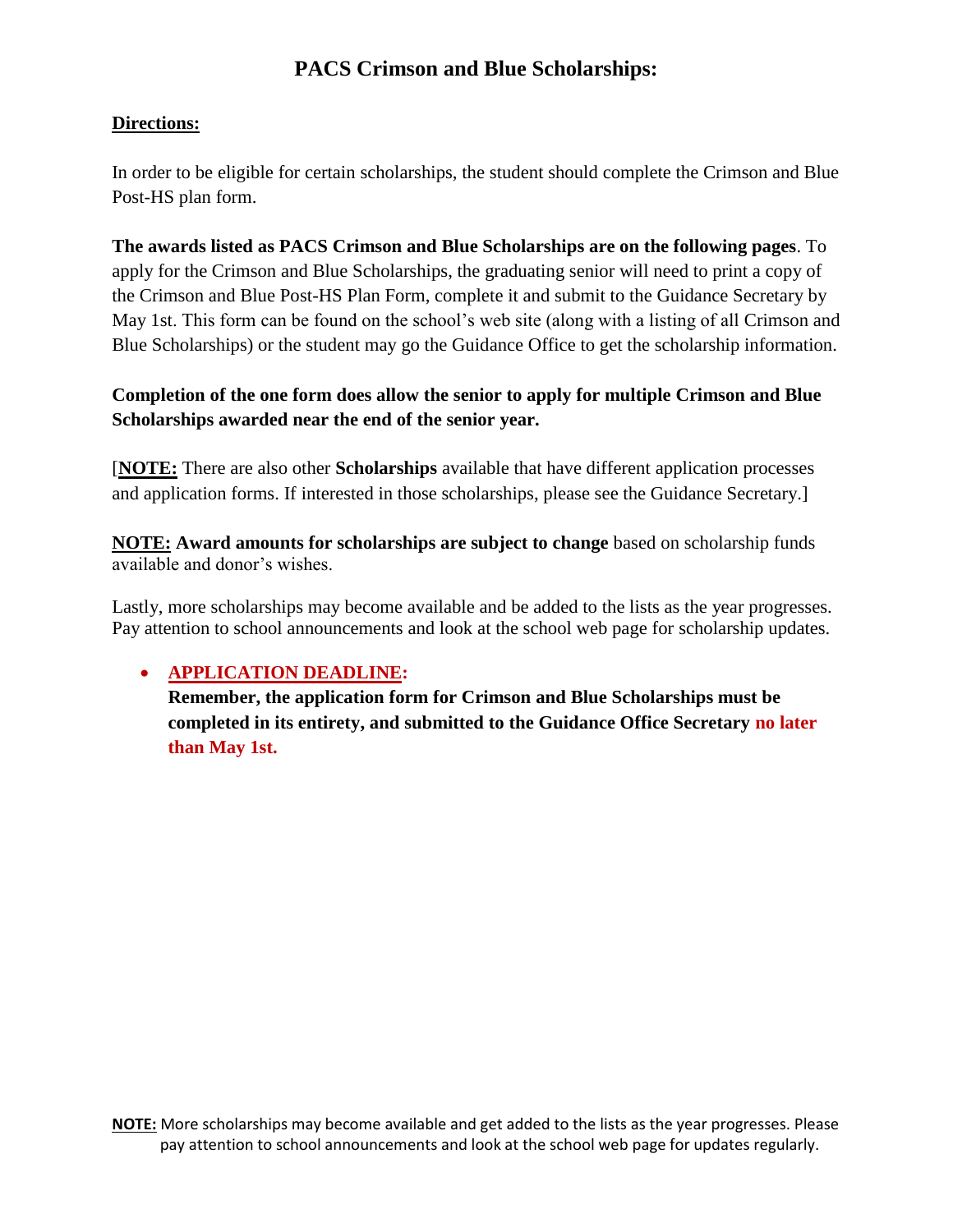## o **Alexander Hatton Community Life Award**

- o **Description**: To a college bound senior whose active participation in community activities has made a lasting contribution to Pulaski enriching its community life and spirit.
- o **Chosen by Committee**

### o **American Vets- Local Chapter Post 89 Award**

- o **Description:** To a deserving senior entering a branch of the United States **Military**
- o **Chosen by Committee**

#### o **Brian Barret Memorial Award – Mr. and Mrs. Barret**

- o **Description:** To a senior that has demonstrated an interest and an aptitude for writing.
- o **Chosen by Committee**
- o **Brian E. Parker Scholarship**:
	- o **Description**: Awarded to a deserving young man or woman interested in diesel mechanics or heavy equipment with preference given to a student currently enrolled in a BOCES program
	- o **Chosen by Committee**
- o **Cris Gaffney Memorial** Award Given by Family & Friends
	- o **Description**: Given to a graduating senior planning to enter the armed forces.
	- o **Chosen by Committee** [Guidance Department & Principal]

#### o **Class of 1959 Memorial Scholarship**:

- o **Description**: Presented to a senior who has demonstrated a concern for others and a strong will to succeed.
- o **Chosen by Committee**

#### o **Daniel B. Meacham Award**:

- o **Description**: To a worthy senior to further his or her education.
- o **Chosen by Committee**

#### o **Daniel J. Moriarty Inspiration Award – Creative Writing**:

- o **Description**: Given to a worthy senior exhibiting a willingness to strive for personal growth and improvement in the area of creative writing.
- o **Chosen by Donor**
- o **Daniel J. Moriarty Inspiration Award – Drama**:
	- o **Description**: Given to a worthy senior exhibiting a willingness to strive for personal growth and improvement in the area of drama.
	- o **Chosen by Donor**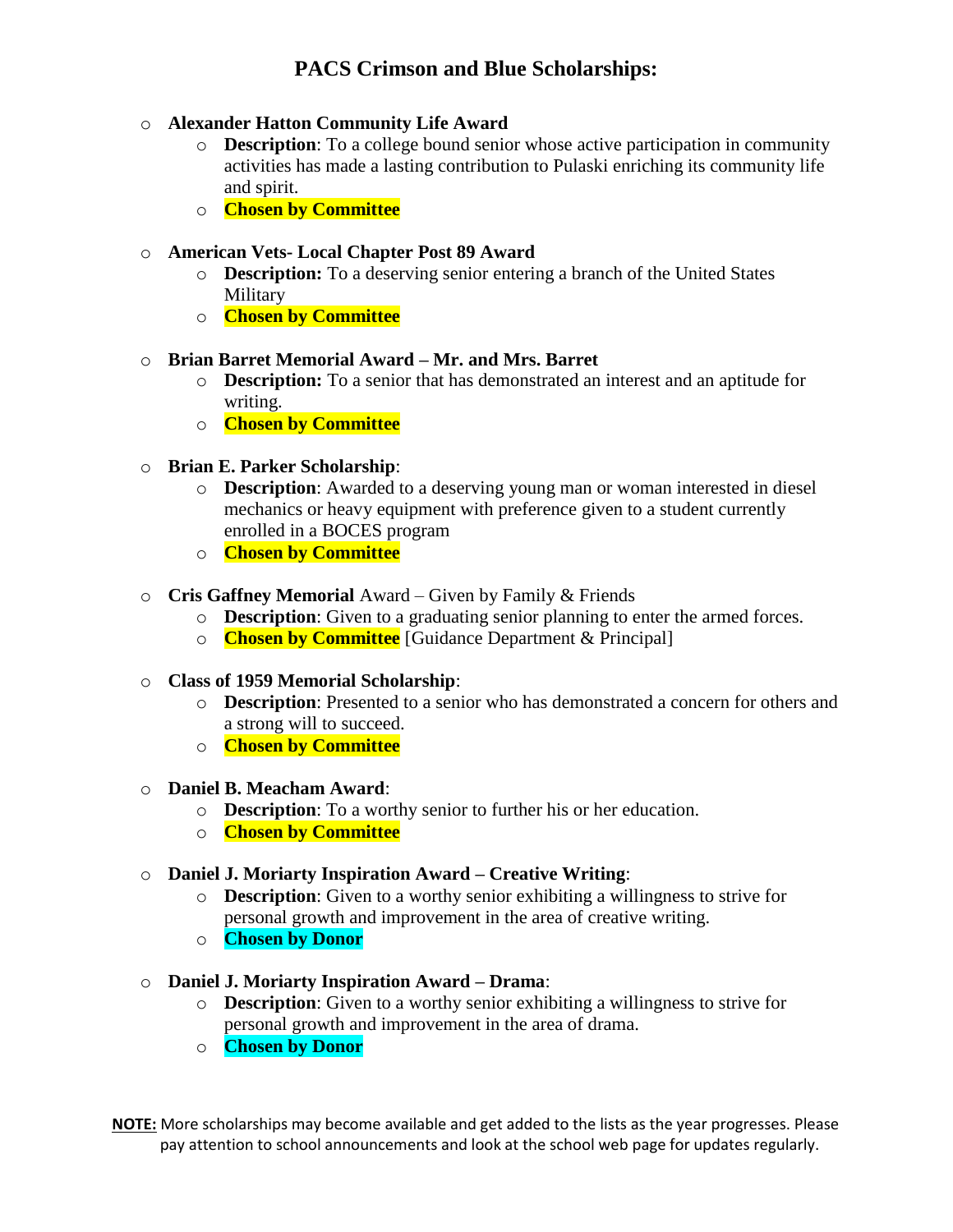## o **Darcy Anne Hilton Scholarship**:

- o **Description**: Given in the celebration of the life of Darcy Hilton, Class of 2003 by her family and friends, to a student who challenges life with supreme courage and inner strength while maintaining a positive attitude and cheerful heart.
- o **Chosen by Committee**

## o **Dick Henderson Memorial Award:**

- o **Description**: The person receiving this award has demonstrated strengths in the following areas: effort, perseverance, a strong work ethic, a positive attitude and a caring personable nature.
- o **Chosen by Committee**
- o **Distinction of "The Den":** 
	- o **Description:** To a student that embodies what it means to be a Pulaski Blue Devil, including a passion to support the student body of Pulaski as well as the community of Pulaski.
	- o **Chosen by Donor**

### o **Donald Hoenow Memorial Awards:**

- o **Description**: Given to two seniors that have demonstrated outstanding creativity in art.
- o **Chosen by Committee**

## o **Drama Club Award**:

- o **Description**: Awarded to the student(s) that have contributed the most to the Drama Club during the school year.
- o **Chosen by Donor**

#### o **Elliott F. Cavallier Memorial Award:**

- o **Description:** Given to the Salutatorian
- o **Chosen by Committee**

#### o **The Fulton Companies Awards: \$250.00 each**

- o **Description:** Given to 4 members of the graduating senior class who demonstrate the Fulton Values of honesty, integrity, are respectful, considerate, and are effective team players.
- o **Chosen by Committee**
- o **George Kline Memorial Award:** 
	- o **Description:** To a college bound senior with outstanding qualifications in musicianship, participation, leadership, and loyalty to band and school.
	- o **Chosen by Donor**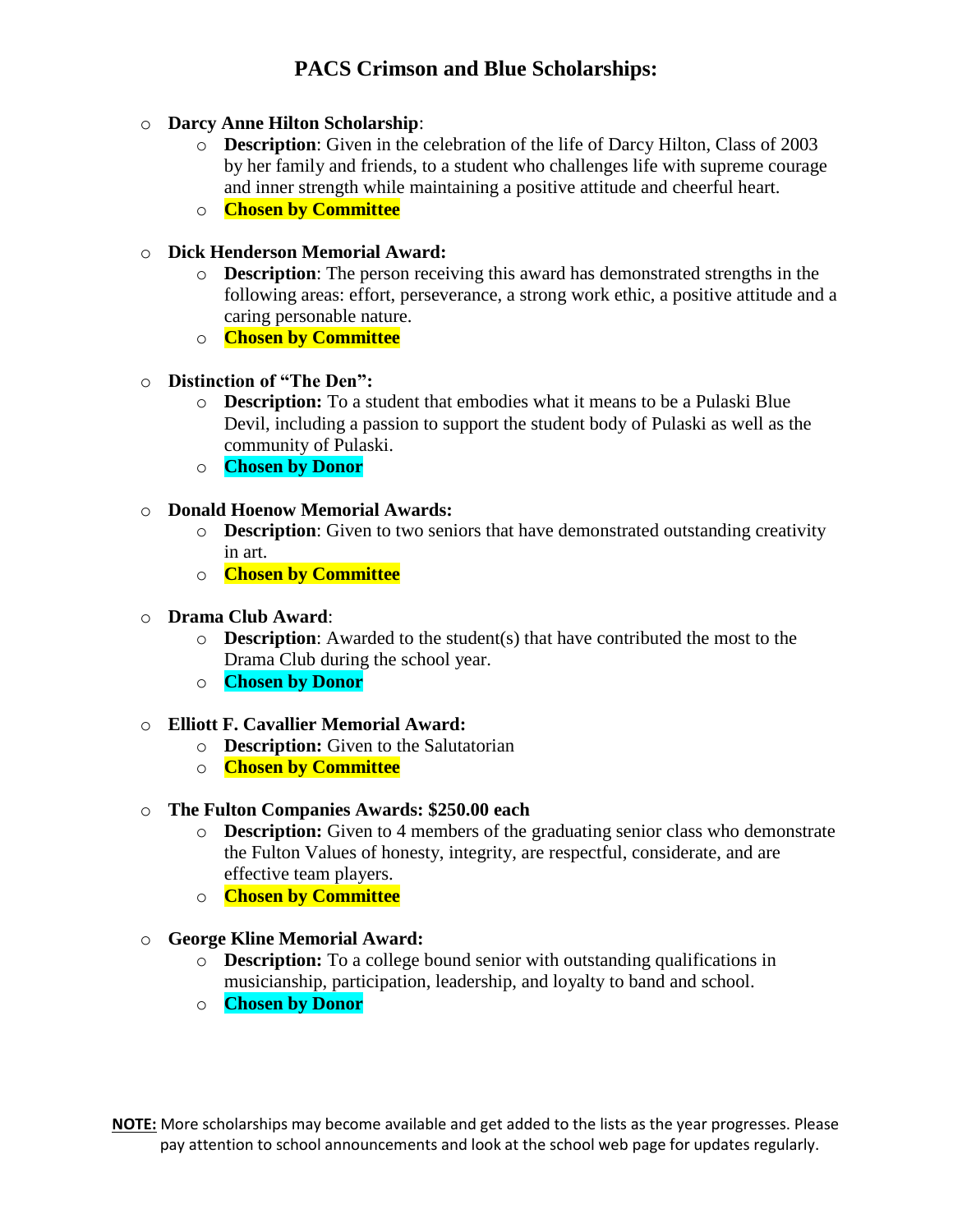## o **George Roykoff Memorial Award:**

- o **Description:** Presented to a senior that demonstrates a commitment to community service.
- o **Chosen by Committee**

## o **H. Bernice Halsey Memorial Award:**

- o **Description:** Given to a senior entering a social service
- o **Chosen by Committee**

## o **Mr. Harold "Ed" Stewart Troop D Service Award:**

- o Recipient has engaged in supporting the safety and wellbeing of the citizens of Pulaski and the Town of Richland and is required to attend college and engage in college level coursework for law enforcement or be entering the workforce in an area of law enforcement.
- o **Chosen by Donor**

## o **Harold P. Robinson Award:**

- o **Description:** Given to senior choosing an environmental career.
- o **Chosen by Committee**

## o **Henry N. Mathison Award:**

- o **Description:** Given to a senior that demonstrated an interest, and an aptitude in the social sciences.
- o **Chosen by Committee**

## o **Ira Halsey Memorial Scholarship:**

- o **Description:** To a graduating senior that embodies Ira's most likable traits of making friends easily, kindness, outgoing & having a great sense of humor.
- o **Chosen by Donor**

#### o **Jeff Shirley Memorial Scholarship Award:**

- o **Description:** Presented to two graduating seniors that demonstrate the values of Mr. Shirley and are seeking future success either in a career or in college.
- o **Chosen by Committee**

#### o **Jessica Moebs Memorial Scholarship**

- o Awarded to a graduating female student pursuing a career in engineering or another area of STEM, that participates in extra-curricular activities and/or charity work. (Financial need to attend University/Community College
- o **Chosen by Committee**

## o **John L. Schneider Memorial Award:**

- o **Description:** To a senior attending a two-year technical school in the field of auto or civil mechanics.
- o **Chosen by Committee**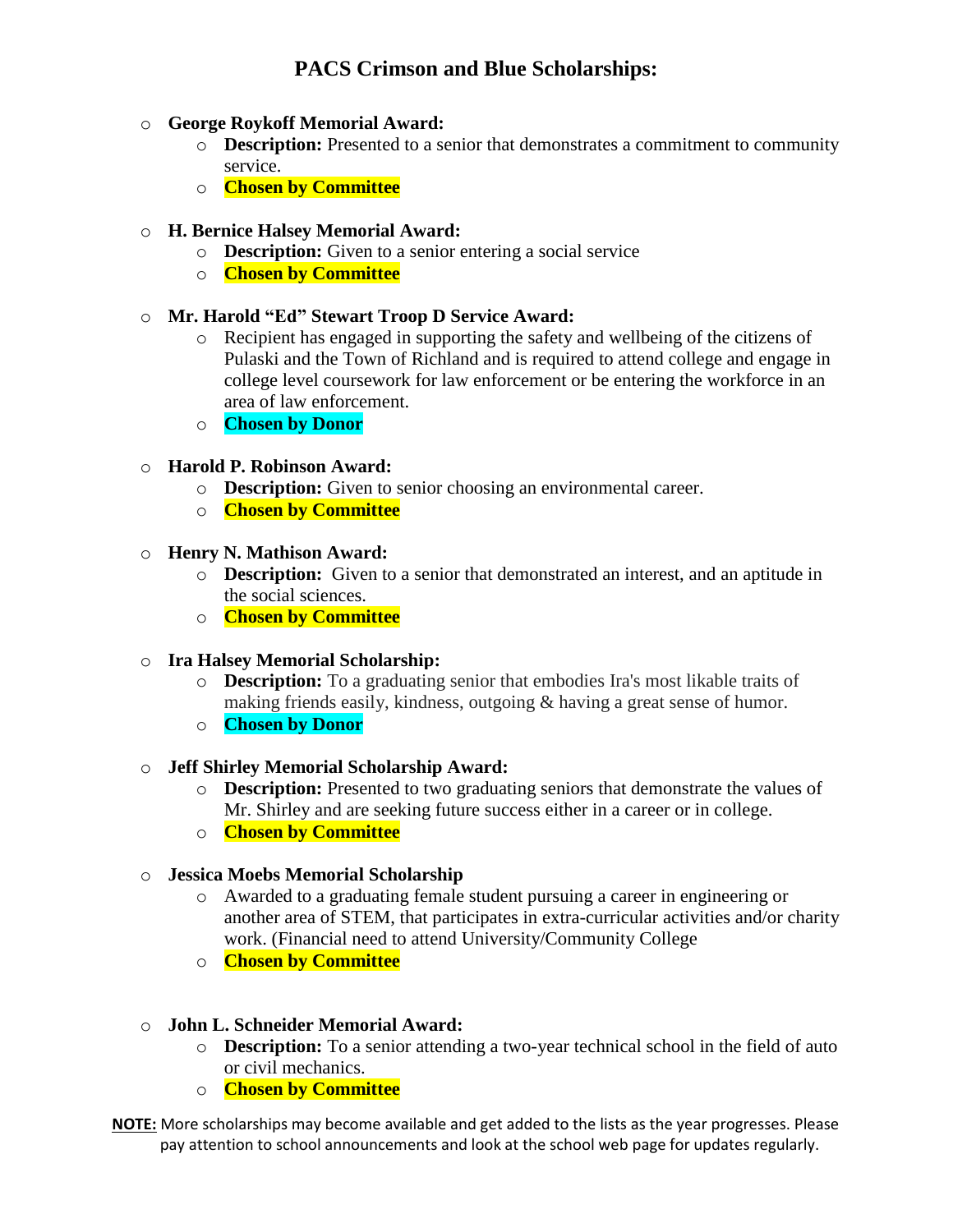## o **John Waddicor Reading Incentive Award:**

- o **Description:** Given to recognize two students that have demonstrated a love for literature and an extraordinary interest in books and reading.
- o **Chosen by Committee**

## o **John Yates Mahaffy Citizenship Award:**

- o **Description:** Given in recognition of good citizenship and active community interest and spirit.
- o **Chosen by Committee**

## o **Joyce Watson Memorial Awards:**

- o **Description:** To a senior boy and girl that have achieved academic and athletic success during high school through hard work and dedication.
- o **Chosen by Donor**

## o **Justin Nassoiy Memorial Award**

- o **Description:** Given to a graduating senior who plans to pursue a career in forestry or environmental science.
- o **Chosen by Committee**

## o **Krupke Family Scholarship:**

- o **Description:** Presented to a graduating senior with plans to pursue college, trade school, apprenticeship, or military service who has been an inspiration in the school music or business program. This is not solely a merit award and consideration should be given to the candidate's effort, contribution, and financial need.
- o **Chosen by Committee**

#### o **Michael Geer Memorial Scholarship**:

- o Description: Two awards to be given to one male and one female student that will be continuing their education at a trade school or entering the work force
- o **Chosen by Donor**

#### o **National Honor Society Award:**

- o **Description:** Given to two seniors that exemplify the traits of the National Honor Society
- o **Chosen by Donor**
- o **Oswego County Counselors Award:** 
	- o **Description:** To a senior pursuing a career related to counseling or psychology.
	- o **Chosen by Donor**

#### o **PACS Math Department Award:**

- o **Description:** Presented to the senior(s) with the highest average on all 3 Math Regents exams.
- o **Chosen by Donor**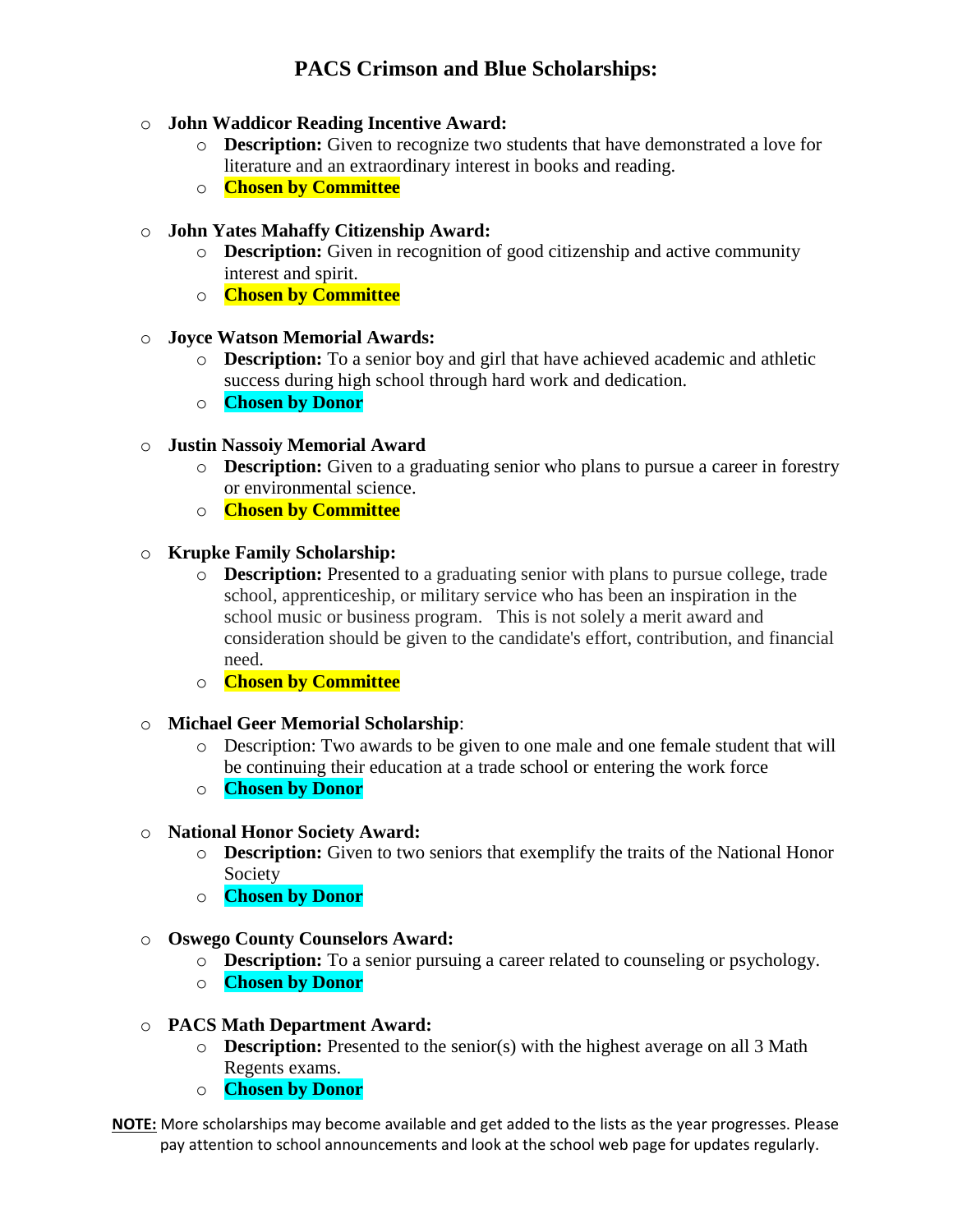# o **Parker Town Scholarship:**

- o **Description:** Awarded to the senior who embodies many of Parker's fine qualities of kindness, intelligence and being a morally conscious student and person.
- o **Chosen by Committee**

# o **The Phillip D. & Rita G. Rombach Scholarship:**

- o **Description:** Awarded to graduating seniors of Pulaski Academy who are enrolling in a college curriculum specializing in veterinary medicine and/or environmental sciences OR who are pursuing training in one of the following trades: millwright, welder, machinist, electrician or nurse.
- o **Chosen by Committee**

# o **Principal's Award:**

- o **Description:** awarded to a senior boy and girl who has shown dedication and hard work in their high school career.
- o **Chosen by Principal**

## o **Pulaski Lions' Club Award:**

- o **Description:** Presented to a graduate to continue his or her education.
- o **Chosen by Committee**

# o **Pulaski VFW Post 7289:** (if available)

- o **Description:** Awarded to a student entering the military or attending Service Academy
- o **Chosen by Committee**

## o **Most Worthy Rhea W. LeVeck Memorial Award**

**-** presented by the Pulaski Puritan Chapter 159 Order of the Eastern Star

- o **Description:** To a Graduating Senior who is accepted to college as a music major.
- o **Chosen by Donor**

## o **Robert N. and Aleta J. Holbrook Memorial Award**: (if available)

- o **Description**: Recognizes two student in the areas of: 1) Musical Performance 2) Career & Technical Training or apprenticeship.
- o **Chosen by Committee**
- o **Rodney Jennings Memorial Award:** 
	- o **Description:** To a senior who has demonstrated an "above and beyond the call" commitment to the band throughout high school and has been accepted to an institution of higher education.
	- o **Chosen by Donor**